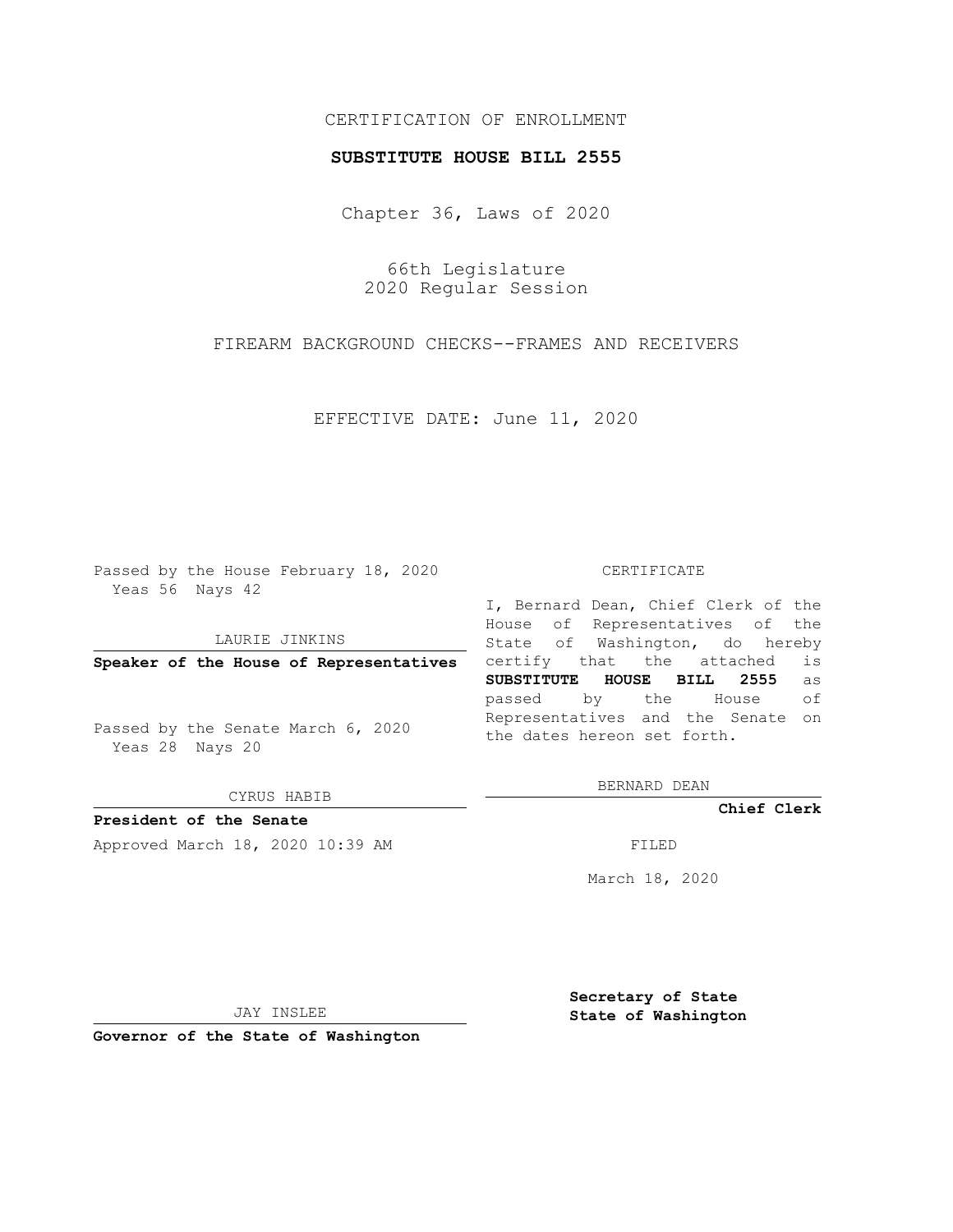## **SUBSTITUTE HOUSE BILL 2555**

Passed Legislature - 2020 Regular Session

**State of Washington 66th Legislature 2020 Regular Session By** House Civil Rights & Judiciary (originally sponsored by Representative Goodman)

READ FIRST TIME 02/04/20.

 AN ACT Relating to background check requirements for firearms classified as other under federal firearms laws; adding a new section 3 to chapter 9.41 RCW; and prescribing penalties.

BE IT ENACTED BY THE LEGISLATURE OF THE STATE OF WASHINGTON:

 NEW SECTION. **Sec. 1.** A new section is added to chapter 9.41 RCW to read as follows:6

 (1) Beginning on the date that is thirty days after the Washington state patrol issues a notification to dealers that a state firearms background check system is established within the Washington state patrol, a dealer shall use the state firearms background check system to conduct background checks for purchases or transfers of firearm frames or receivers in accordance with this section.

 (a) A dealer may not deliver a firearm frame or receiver to a purchaser or transferee unless the dealer first conducts a background check of the applicant through the state firearms background check system and the requirements or time periods in RCW 9.41.092(1) have 17 been satisfied.

 (b) When processing an application for the purchase or transfer of a firearm frame or receiver, a dealer shall comply with the application, recordkeeping, and other requirements of this chapter 21 that apply to the sale or transfer of a pistol.